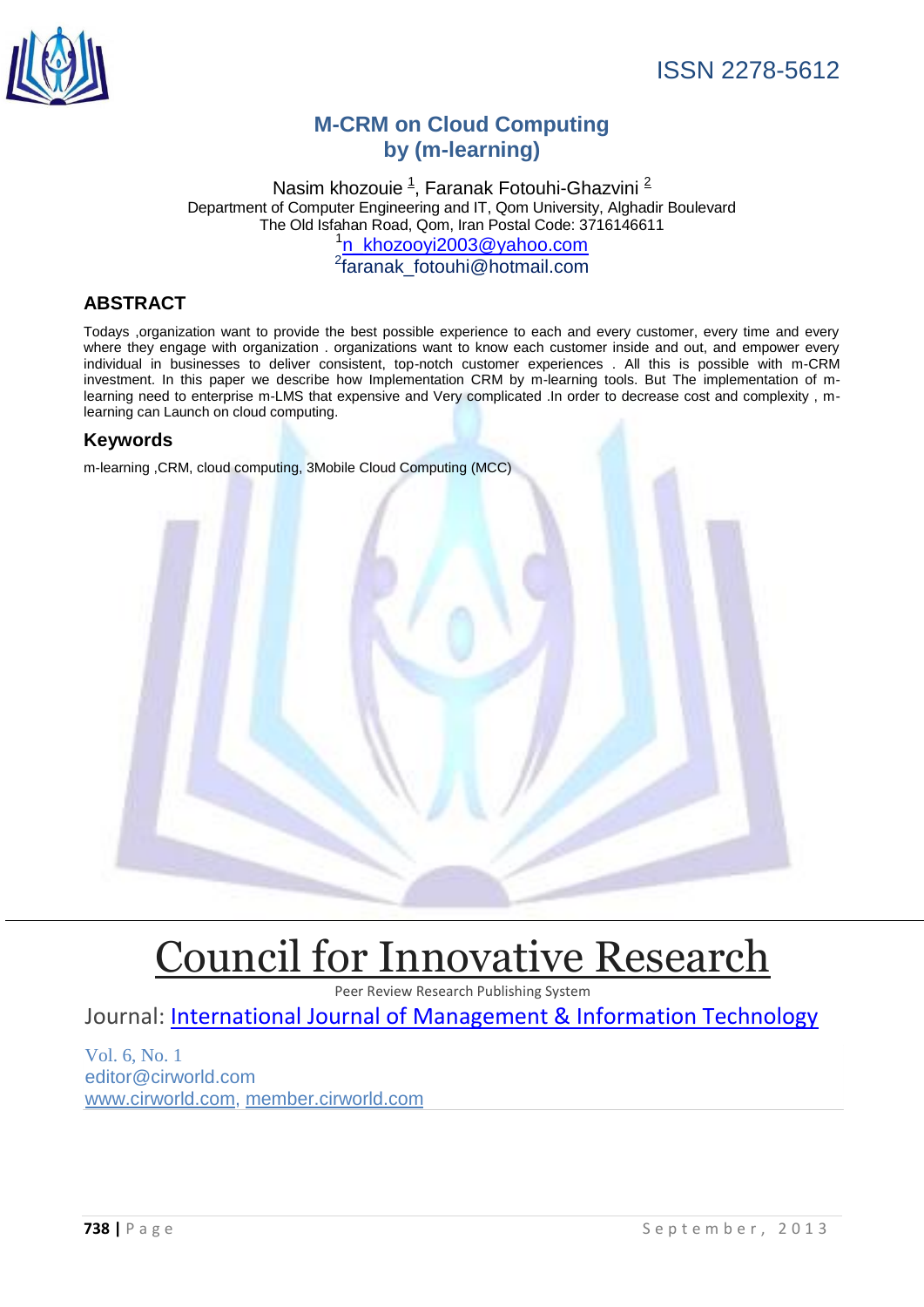

# **INTRODUCTION**

M-Learning means a learning environment that instructors and students can access the learning system with portable devices and wireless network. With mobile technology, the educational environment is becoming better than before in ubiquity, instant connectivity, personalization, and self-directed learning-community (Jung, 2004).

Gong(2004) analyzed m-Learning qualities with four characteristics:

First, in m-Learning environment we can learn anywhere even if we are moving.

Second, we can access the learning system that we want, whenever we request and where we need. This characteristic gives us a chance of self-regulated learning.

Third, it gives a chance to enlarge learning resources. Each leaner can choose the material as his or her learning style and level, and it helps studying over individual differences.

Forth, m-Learning gives us the possibility of learning with real contexts.

These let learners study and experience not separately, so that studying in m-Learning environments becomes actual learning.

Nowadays, mobile devices such as cell phones can be regarded as a computer, but it still has some problems. It is mobile learning involves the flow of information to and from a learner or group of learners.

In this paper we review the flow of information from a server to a learner's mobile Device by looking at the many ways that users can retrieve information using mobile technologies. Retrieving information can include learning materials prepared by instructors or it can be information that is available to the learner on an "on-demand" basis as public information. But, because of the rise of mobile learning technologies, there is a definite shift from just-in-case training to just-in-time training(Tucker,2009).

But, The past 8 to 10 years have changed the idea of learning in important ways. There is now an emphasis on the usercentered learning and a push to use the unique "affordances" of mobile learning to do things that previously were not even possible. [\[1\]](http://en.wikipedia.org/wiki/Cloud_computing#cite_note-2)

In past ,e-learning launched by enterprise LMS but m-learning can be set up on cloud computing to decrease complexity and cost of enterprise m-LMS .

## **1. CLOUD COMPUTING**

In science, cloud computing is a synonym for [distributed computing](http://en.wikipedia.org/wiki/Distributed_computing) over a network and means the ability to run a program on many connected computers at the same time. The phrase is also, more commonly used to refer to network-based services which appear to be provided by real server hardware, which in fact are served up by virtual hardware, simulated by software running on one or more real machines. Such virtual servers do not physically exist and can therefore be

moved around and scaled up (or down) on the fly without affecting the end user - arguably, rather like a cloud. [\[13\]](http://en.wikipedia.org/wiki/Cloud_computing#cite_note-2)

#### **1.1 Service models**

Cloud computing providers offer their services according to several fundamental models: <sup>[\[14\]](http://en.wikipedia.org/wiki/Cloud_computing#cite_note-nist-3)</sup> infrastructure as a service (IaaS), platform as a service (PaaS), and software as a service (SaaS) where IaaS is the most basic and each higher model abstracts from the details of the lower models. Other key components in anything as a service (XaaS) are described in a comprehensive taxonomy model published in 2009, <sup>[\[15\]](http://en.wikipedia.org/wiki/Cloud_computing#cite_note-57)</sup> such as Strategy-as-a-Service, Collaboration-as-a-Service, Business Process-as-a-Service, Database-as-a-Service, etc. In 2012, network as a service (NaaS) and communication as a service (CaaS) were officially included by ITU (International Telecommunication Union) as part of the basic cloud computing models, recognized service categories of a telecommunication-centric cloud ecosystem<sup>[.\[16\]](http://en.wikipedia.org/wiki/Cloud_computing#cite_note-58)</sup>

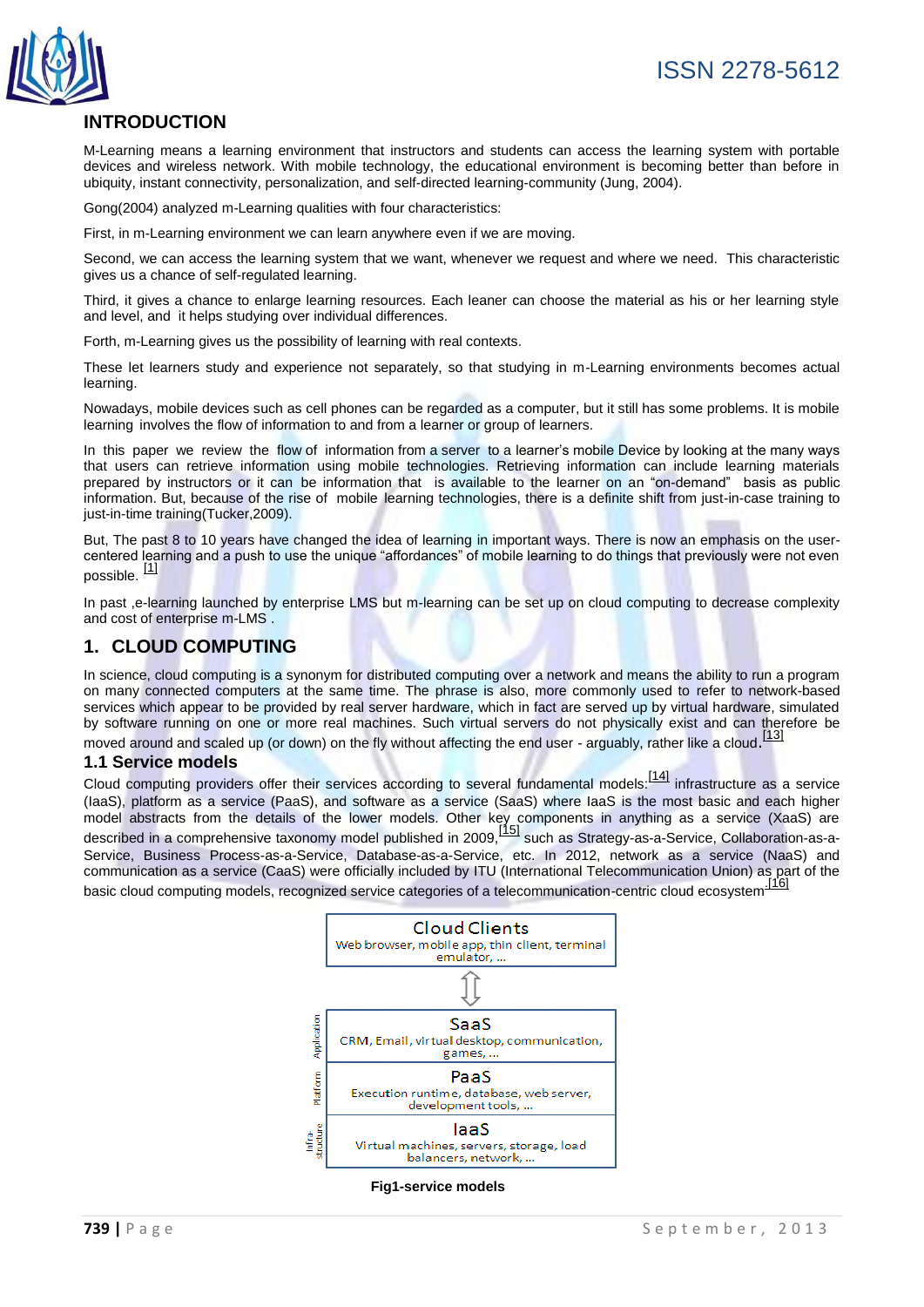

# **1.2 Cloud management**

Legacy management infrastructures, which are based on the concept of dedicated system relationships and architecture constructs, are not well suited to cloud environments where instances are continually launched and decommissioned.<sup>[\[11\]](http://en.wikipedia.org/wiki/Cloud_computing#cite_note-70)</sup> Instead, the dynamic nature of cloud computing requires monitoring and management tools that are adaptable, extensible and customizable.<sup>[\[12\]](http://en.wikipedia.org/wiki/Cloud_computing#cite_note-syscon-71)</sup>

# **1.3 Mobile Cloud Computing (MCC)**

Mobile Cloud Computing (MCC) is the state-of-the-art mobile distributed computing paradigm comprises three heterogeneous domains of mobile computing, [cloud computing,](http://en.wikipedia.org/wiki/Cloud_computing) and wireless networks aiming to enhance computational capabilities of resource-constrained mobile devices towards rich user experience.[\[17\]\[18\]](http://en.wikipedia.org/wiki/Mobile_cloud_computing#cite_note-:0-1) MCC provides business opportunities for mobile network operators as well as cloud providers.[\[19\]](http://en.wikipedia.org/wiki/Mobile_cloud_computing#cite_note-definition-3) More comprehensively, MCC can be defined as "a rich mobile computing technology that leverages unified elastic resources of varied clouds and network technologies toward unrestricted functionality, storage, and mobility to serve a multitude of mobile devices anywhere, anytime through the channel of Ethernet or Internet regardless of heterogeneous environments and platforms based on the pay-as-you-use principle."<sup>[\[20\]](http://en.wikipedia.org/wiki/Mobile_cloud_computing#cite_note-Sanaei_2013_1.E2.80.9324-4)</sup> MCC realizes its vision leveraging computational augmentation approaches by which resource-constraint mobile devices can utilize computational resources of varied cloud-based resources.<sup>[\[17\]](http://en.wikipedia.org/wiki/Mobile_cloud_computing#cite_note-:0-1)</sup> In MCC, there are four types of cloud-based resources, namely distant immobile clouds, proximate immobile computing entities, proximate mobile computing entities, and hybrid (combination of the other three model).<sup>[\[17\]](http://en.wikipedia.org/wiki/Mobile_cloud_computing#cite_note-:0-1)</sup> Giant clouds such as Amazon EC2 are in the distant immobile groups whereas cloudlet or surrogates are member of proximate immobile computing entities . Smartphones, tablets, handheld devices, and wearable computing devices are part of the third group of cloud-based resources which is proximate mobile computing entities.<sup>[\[21\]](http://en.wikipedia.org/wiki/Mobile_cloud_computing#cite_note-5)</sup>

Applications are run on a remote server and then sent to the user. Because of the advanced improvement in mobile browsers thanks to [Apple,](http://en.wikipedia.org/wiki/Apple_computer) [Google,](http://en.wikipedia.org/wiki/Google) [Microsoft](http://en.wikipedia.org/wiki/Microsoft) and [Research in Motion,](http://en.wikipedia.org/wiki/Research_in_Motion) nearly every mobile should have a suitable browser. This means developers will have a much wider market and they can bypass the restrictions created by mobile operating systems.

Mobile cloud computing gives new company chances for mobile network providers. Several operators such as [Vodafone](http://en.wikipedia.org/wiki/Vodafone), [\[22\]](http://en.wikipedia.org/wiki/Mobile_cloud_computing#cite_note-refname1-6) [Orange](http://en.wikipedia.org/wiki/Orange_(telecommunications)) an[d Verizon](http://en.wikipedia.org/wiki/Verizon) have started to offer cloud computing services for companies.





# **2. Customer relationship management (CRM)**

Customer relationship management (CRM) is a model for managing a company's interactions with current and future [customers.](http://en.wikipedia.org/wiki/Customers) It involves using technology to organize, automate, and synchronize [sales,](http://en.wikipedia.org/wiki/Sales) [marketing,](http://en.wikipedia.org/wiki/Marketing) [customer service,](http://en.wikipedia.org/wiki/Customer_service) and [technical support](http://en.wikipedia.org/wiki/Technical_support).<sup>[\[1\]](http://en.wikipedia.org/wiki/Customer_relationship_management#cite_note-1)</sup>

# **2.1 e-CRM or electronic customer relationship marketing**

concept is a fancy way of saying "I create newsletters." It also uses net environment i.e., intranet, extranet and internet. Electronic [CRM](http://en.wikipedia.org/wiki/Customer_relationship_management) concerns all forms of managing relationships with customers making use of [information technology](http://en.wikipedia.org/wiki/Information_technology)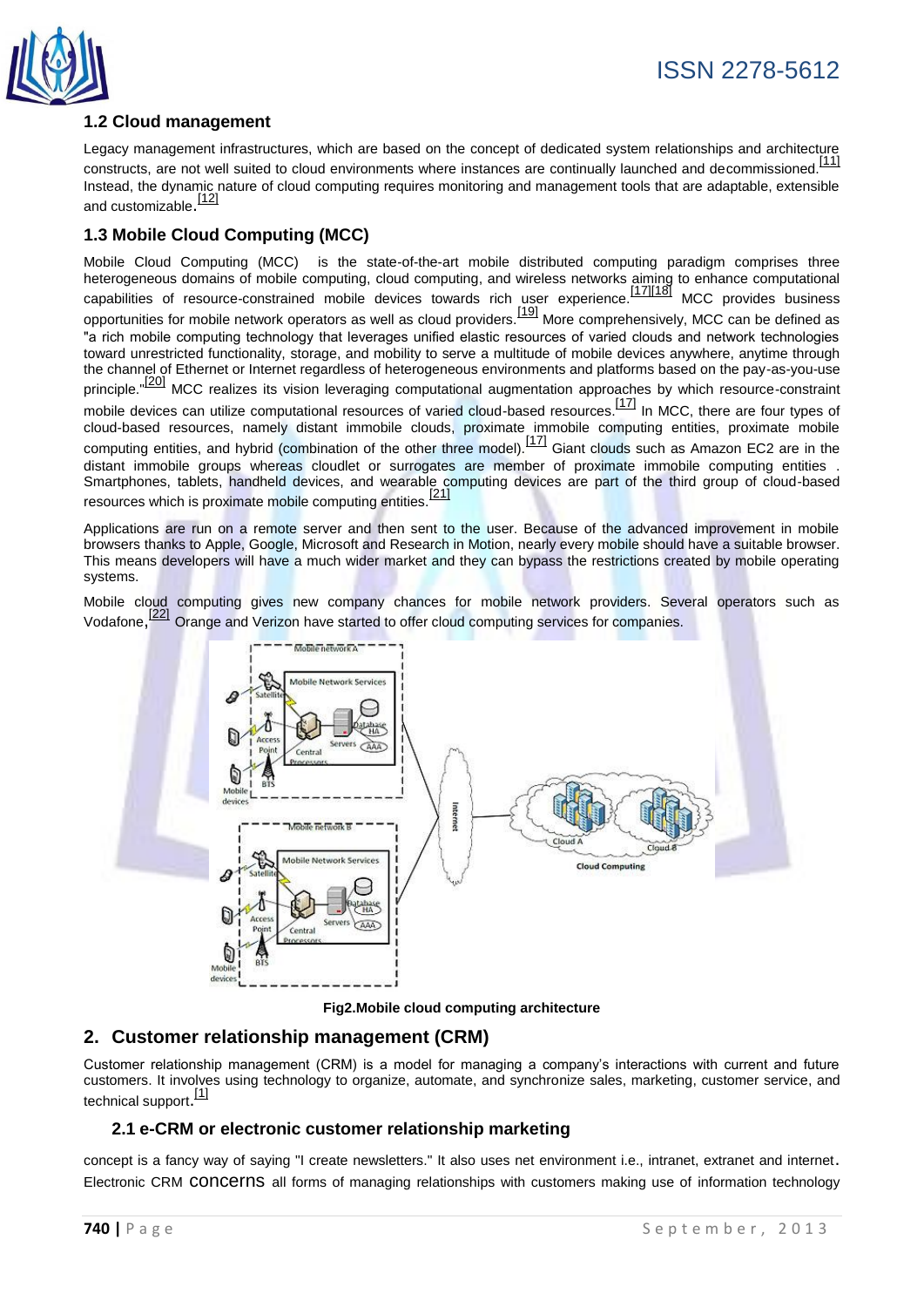



(IT). eCRM is enterprises using IT to integrate internal organization resources and external "marketing" strategies to understand and fulfill their customer's needs.  $\frac{191}{2}$ Traditional providers have recently moved into the cloud-based market via acquisitions of smaller providers: [Oracle](http://en.wikipedia.org/wiki/Oracle_Corporation) purchased [RightNow](http://en.wikipedia.org/wiki/RightNow) in October 2011<sup>[\[4\]](http://en.wikipedia.org/wiki/Customer_relationship_management#cite_note-11)</sup> and [SAP](http://en.wikipedia.org/wiki/SAP_AG) acquired [Success Factors](http://en.wikipedia.org/wiki/SuccessFactors) in December 2011.<sup>[\[5\]](http://en.wikipedia.org/wiki/Customer_relationship_management#cite_note-12)</sup>

Many CRM vendors offer subscription-based web tools [\(cloud computing\)](http://en.wikipedia.org/wiki/Cloud_computing) and [software as a service](http://en.wikipedia.org/wiki/Software_as_a_service) (SaaS). Some CRM systems are equipped with mobile capabilities, making information accessible to remote sales staff.[] [Salesforce.com](http://en.wikipedia.org/wiki/Salesforce.com) was the first company to provide enterprise applications through a web browser, and has maintained its leadership position<sup>.[3]</sup>The era of the "social customer"<sup>[\[6\]](http://en.wikipedia.org/wiki/Customer_relationship_management#cite_note-13)</sup> refers to the use of social media [\(Twitter,](http://en.wikipedia.org/wiki/Twitter) [Facebook,](http://en.wikipedia.org/wiki/Facebook) [LinkedIn,](http://en.wikipedia.org/wiki/LinkedIn) [Google Plus,](http://en.wikipedia.org/wiki/Google_Plus) [Pinterest,](http://en.wikipedia.org/wiki/Pinterest) [Instagram,](http://en.wikipedia.org/wiki/Instagram) [Yelp,](http://en.wikipedia.org/wiki/Yelp,_Inc.) customer reviews in [Amazon,](http://en.wikipedia.org/wiki/Amazon.com) etc.) by customers. CR philosophy and strategy has shifted to encompass social networks and user communities. Another related development is [vendor relationship management](http://en.wikipedia.org/wiki/Vendor_relationship_management) (VRM), which provide tools and services that allow customers to manage their individual relationship with vendors.

#### **2.1.1 e-CRM strategy components**

When enterprises integrate their customer information, there are three e-CRM strategy components: <sup>[\[7\]](http://en.wikipedia.org/wiki/E-crm#cite_note-13)</sup>

- 1. Operational: Because of sharing information, the processes in business should make customer's need as first and seamlessly implement. This avoids multiple times to bother customers and redundant process. The small size of the send and receive data via sms possible. Ofcourse multi-choise forms are acceptable way to gather information from old customers.
- 2. Analytical: Analysis helps company maintain a long-term relationship with customers.
- 3. Collaborative: Due to improved communication technology, different departments in company implement (intra organizational) or work with business partners (inter organizational) more efficiently by sharing information.

## 3. **MOBILE CRM**

One subset of Electronic CRM is Mobile CRM (m-CRM). This is defined as "services that aim at nurturing customer relationships, acquiring or maintaining customers, support marketing, sales or services processes, and use wireless networks as the medium of delivery to the customers.<sup>[\[10\]](http://en.wikipedia.org/wiki/ECRM#cite_note-28)</sup> However, since [communications](http://en.wikipedia.org/wiki/Communication) is the central aspect of customer relations activities, many opt for the following definition of mCRM: "communication, either one-way or interactive, which is related to sales, marketing and customer service activities conducted through mobile medium for the purpose of building and maintaining customer relationships between a company and its customer(s). <sup>[\[11\]](http://en.wikipedia.org/wiki/ECRM#cite_note-29)</sup>

## **3.1 CRM by m-learning on cloud computing**

Mobile learning involves the flow of information to and from a learner Or group of learners the flow of information froma server to a learner's mobile device by looking at the many ways that users can retrieve information using mobile technologies. Retrieving information can include learning materials prepared by instructors or it can be information that is available to the learner on an "on-demand" basis as public information. But, because of the rise mobile learning technologies, there is a definite shift from just-in-case training to just-in-time training(Tucker,2009). [\[1\]](http://en.wikipedia.org/wiki/Cloud_computing#cite_note-2)

At the simplest level, mobile devices can act as clients that retrieve information from servers —whether the server is a massive server farm "in the cloud,"or a simple coded tag on an object. This means that the information is not necessarily stored in the learner's memory, but is updated and used "just-in-time." this is a two-way transaction Information is requested and sent to the user. Or information is "pushed" to users if they have subscribed to a feed of that information. Where information is gathered by the user and then sent to a server for storage and/or analysis. however, the use of mobile devices to gather information makeseach user a node in a network that can be used to drive a kind of collective intelligence.<sup>[\[1\]](http://en.wikipedia.org/wiki/Cloud_computing#cite_note-2)</sup>

In addition to each customer gaining new knowledge, a group of networked learners can also become smarter. Examples of retrieving information using mobile learning technologies for CRM include:

#### **3.1.1Customer educational**

Customer education via mobile devices is the provision of mobile learning programs and information for people who buy a company's products and/or services. Mobile customer education can take the form of short video clips, answers to frequently asked questions, interactive tutorials, and searchable help files.

Customer education is a very new application of mobile learning in corporate environments.

The mobile phone companies—both carriers and handset suppliers—are among the first to offer customer education as part of their services. For example, MetroPCS, the fifth largest mobile carrier in the United States, now sends educational "idle screen" messages to customers based on their interests and need. MetroPCS educational "idle screen" messages to customers based on their interests and need.. subscribers may elect to receive optional content messages, like weather forecasts, Local gas prices, and sports scores, along with occasional offers from local and national retailers" (Ankeny, 2009). [\[1\]](http://en.wikipedia.org/wiki/Cloud_computing#cite_note-2)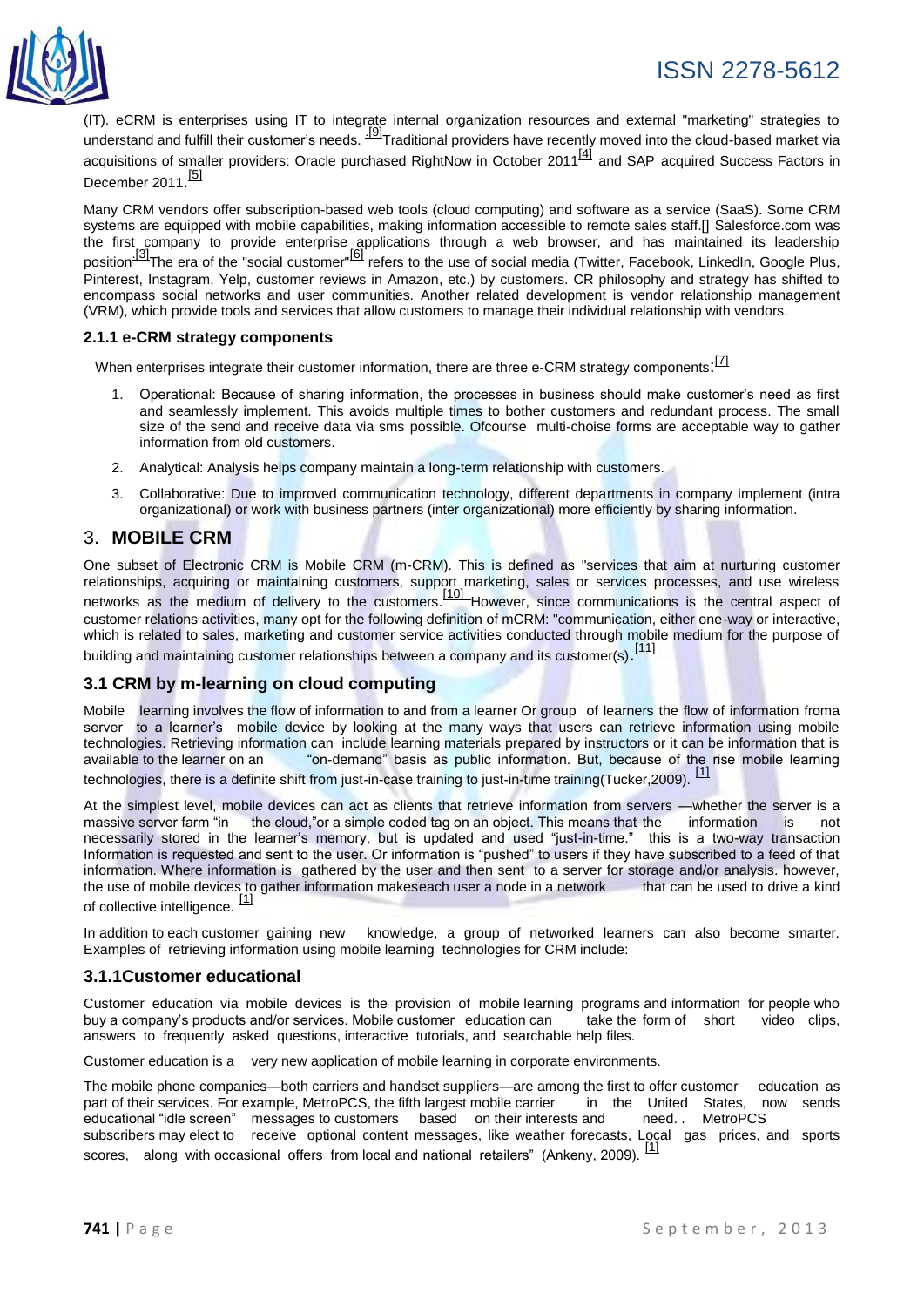

Behind the scenes, a mobile customer relationship management (CRM) program supports the customer education program. For example,send multi –choise form to feedback from customer.

## **3.1.2 RSS feed**

An alternative method for gathering information from the Internet is to subscribe to an Internet feed. The most common type of feed technology is RSS (no one is quite sure of the origins of this acronym, but it is thought to originally stand for "really simple syndication "or "rich site summary"). RSS feeds are picked up by special readers that list the headlines for all items in the feed. There are also several alternative technologies, the most common one being Atom. In order to receive content from an RSS feed, you need to have a feed reader.

## **3.1.3 Customer media channel :**

Perhaps the most successful use of digital media for mobile learning to date has been the development and deployment of audio and video podcasts. Podcasting is the name for sharing media files designed for devices like the iPod and other digital audio-video players. It is another way of distributing content online that is now being

#### Used in education and training settings.

It is even possible to use a mobile phone to produce a podcast, a technique known as "cellcasting," pioneered by OnPoint Digital in Savannah, Georgia. For example, send help manual on rich media file to customer .(video , podcast ,…)

#### **3.1.4Location based information**

Knowing the location of users is one of the most important pieces of information needed for designing mobile learning experiences. Retrieving information to lie on top of a picture of what you are looking at is now possible with several "augmented reality" applications. For example, this information are useful to detect place of car accident to Simultaneously inform police officer, insurance company,….

#### **3.1.5 Map and satellite photo**

Given that users can take mobile devices almost everywhere they go, the provision of maps and satellite views of a particular geographic area is a natural .The inclusion of global positioning system (GPS) functionality in most smartphones today means that any mobile device can detect its user's location on a map in real time.

#### **3.1.6Job Aids**

Given that most people own a mobile phone, it is not surprising that analysts predict that mobile learning will include giving just-in-time assistance to people on the job. This type of assistance is often referred to as performance support, meaning that the business objective is to help employees work more efficiently and effectively by having easy and immediate access to the information. Training and development experts Bob Mosher and Conrad Gottfredson (2009)even see the need to distinguishbetween m-learning and m-support.

For example repairman can get help by his smartphone to diagnosis defect of car. <sup>[\[1\]](http://en.wikipedia.org/wiki/Cloud_computing#cite_note-2)</sup>

## **Advantages of mobile CRM**

The mobile channel creates a more personal direct connection with customers.

It is continuously active and allows necessary individuals to take action quickly using the information.

Typically it is an opt-in only channel which allows for high and quality responsiveness.

Overall it supports loyalty between the customer and company, which improves and strengthens relationships.<sup>[\[8\]](http://en.wikipedia.org/wiki/E-crm#cite_note-33)</sup>

## **REFERENCES**

- [1] GARY WOODILL, ED.D, THE MOBILE LEARNING EDGE, 2010.
- [2] [Shaw, Robert,](http://en.wikipedia.org/wiki/Robert_Shaw_(Marketing)) Computer Aided Marketing & Selling (1991) Butterworth Heinemann [ISBN 978-0-7506-1707-9](http://en.wikipedia.org/wiki/Special:BookSources/9780750617079)
- [3] [Cloud CRM to Work](http://www.pcworld.com/businesscenter/article/193463/put_cloud_crm_to_work.html%7Ctitle=Put) PC World: April, 2010
- [4] [Buys Cloud-based Customer Service Company RightNow For \\$1.5 Billion](http://techcrunch.com/2011/10/24/oracle-buys-cloud-based-customer-service-company-rightnow-for-1-5-billion/%7Ctitle=Oracle) Techcrunch: 24 October 2011
- [5] [^](http://en.wikipedia.org/wiki/Customer_relationship_management#cite_ref-12) [Challenges Oracle With \\$3.4 Billion SuccessFactors Purchase](http://www.businessweek.com/news/2011-12-07/sap-challenges-oracle-with-3-4-billion-successfactors-purchase.html%7Ctitle=SAP) Bloomberg Businessweek: 7 December 2011
- [6] [^](http://en.wikipedia.org/wiki/Customer_relationship_management#cite_ref-13) Greenberg, Paul (2009). CRM at the Speed of Light (4th ed.). McGraw Hill. p. 7.
- [7] "Reponen, Tapio(2003) Information Technology-Enabled Global Customer Service, p288"
- [8] [http://www.destinationcrm.com/Articles/Web-Exclusives/Viewpoints/CRM-Customer-Relationship-Mobile---](http://www.destinationcrm.com/Articles/Web-Exclusives/Viewpoints/CRM-Customer-Relationship-Mobile---60572.aspx) [60572.aspx](http://www.destinationcrm.com/Articles/Web-Exclusives/Viewpoints/CRM-Customer-Relationship-Mobile---60572.aspx)
- [9] Reponen, Tapio(2003) Information Technology-Enabled Global Customer Service, p288